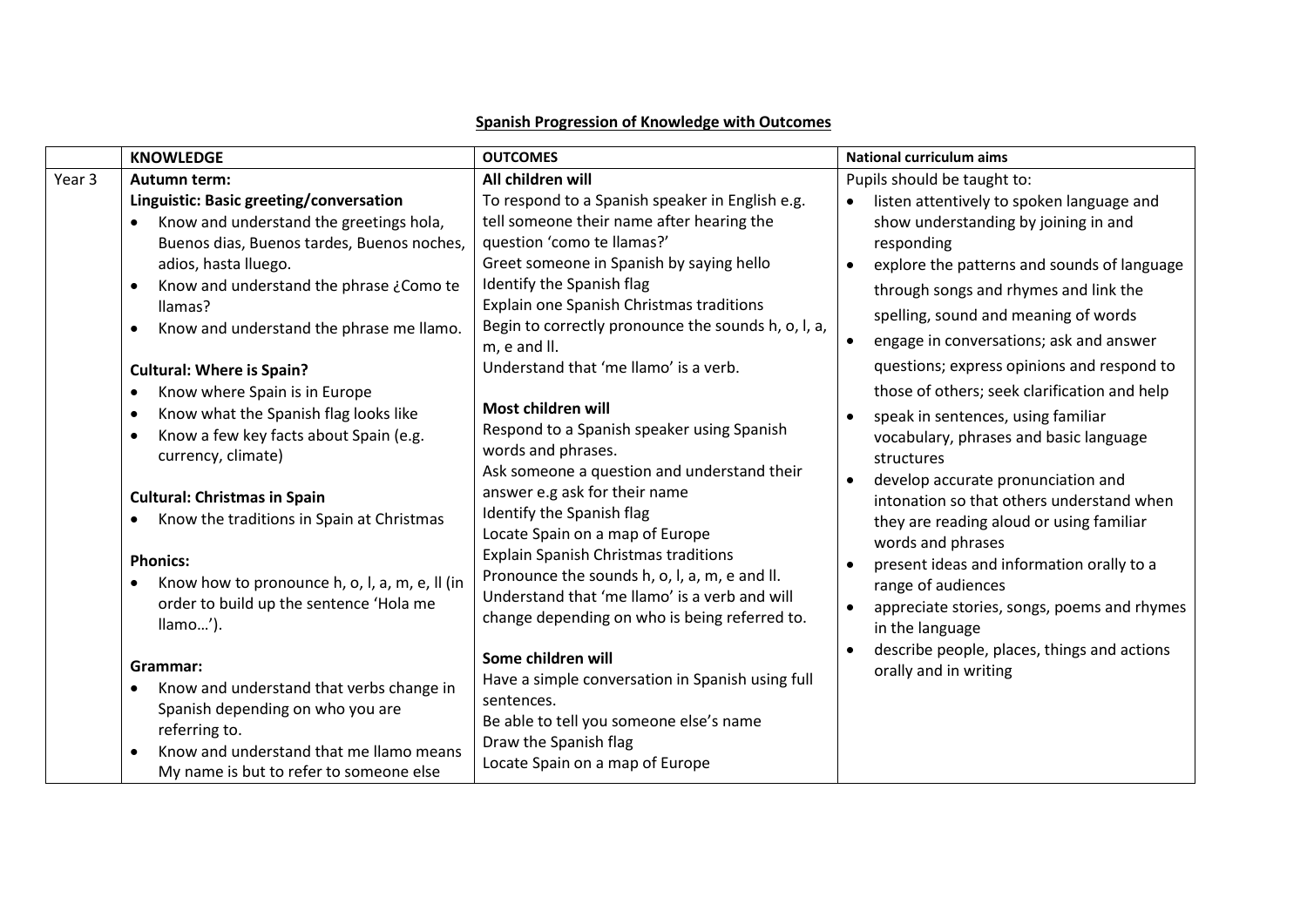| this will need to change. (se llama - he/she<br>is called).<br>Know that Ilamo comes from the verb<br>llamarse.                                                                                                                                  | Describe the difference between English and<br>Spanish Christmas traditions<br>Pronounce the sounds h, o, l, a, m, e and ll.<br>Understand that 'me llamo' comes from the verb<br>llamarse and that it will change depending on<br>who is being referred to.                                                |                                                                                                                                                                                                                                                                                                                                    |
|--------------------------------------------------------------------------------------------------------------------------------------------------------------------------------------------------------------------------------------------------|-------------------------------------------------------------------------------------------------------------------------------------------------------------------------------------------------------------------------------------------------------------------------------------------------------------|------------------------------------------------------------------------------------------------------------------------------------------------------------------------------------------------------------------------------------------------------------------------------------------------------------------------------------|
| Spring term:<br>Linguistic: Numbers 1-30 and age<br><b>Recall greetings</b><br>$\bullet$<br>Know and understand how to say the<br>$\bullet$<br>numbers 1-30 in Spanish<br>Know and understand the question<br>$\bullet$<br>¿Cuantos anos tienes? | All children will<br>To be able to count to 10 in Spanish.<br>To respond to a Spanish speaker asking their age<br>in English.<br>To know one fact about flamenco dancing.<br>Begin to correctly pronounce the sounds t, n, g, ñ<br>and s.                                                                   | Pupils should be taught to:<br>listen attentively to spoken language and<br>show understanding by joining in and<br>responding<br>explore the patterns and sounds of language<br>through songs and rhymes and link the<br>spelling, sound and meaning of words                                                                     |
| Know and understand the phrase<br>$\bullet$<br>Tengoanos.<br><b>Cultural: Flamenco dancing</b>                                                                                                                                                   | Understand that 'tengo' is a verb.<br>Most children will                                                                                                                                                                                                                                                    | engage in conversations; ask and answer<br>$\bullet$<br>questions; express opinions and respond to<br>those of others; seek clarification and help                                                                                                                                                                                 |
| Know why flamenco dancing is important in<br>Spain.<br>Know about traditional flamenco dress and<br>music.<br>Know some basic flamenco dancing moves.<br>$\bullet$<br>Know about a famous Spanish flamenco<br>$\bullet$<br>dancer.               | To be able to count to 30 in Spanish.<br>To respond to a Spanish speaker using Spanish<br>words and phrases.<br>Ask someone their age in Spanish and understand<br>their answer.<br>Describe flamenco dancing and talk about a<br>famous Spanish flamenco dancer.<br>Pronounce the sounds t, n, g, ñ and s. | speak in sentences, using familiar<br>$\bullet$<br>vocabulary, phrases and basic language<br>structures<br>$\bullet$<br>develop accurate pronunciation and<br>intonation so that others understand when<br>they are reading aloud or using familiar<br>words and phrases<br>present ideas and information orally to a<br>$\bullet$ |
| <b>Phonics</b><br>Recall h, o, l, a, m, e ll.<br>$\bullet$<br>Know how to pronounce t, n, g, ñ, s (in<br>order to build up the sentence<br>'tengoaños').                                                                                         | Understand that 'tengo' is a verb and will change<br>depending on who is being referred to.<br>Some children will<br>To be able to count up to and back from 30 in<br>Spanish.                                                                                                                              | range of audiences<br>appreciate stories, songs, poems and rhymes<br>in the language<br>describe people, places, things and actions<br>$\bullet$<br>orally and in writing                                                                                                                                                          |
| Grammar                                                                                                                                                                                                                                          | To have a simple conversation in full sentences<br>around ages.                                                                                                                                                                                                                                             |                                                                                                                                                                                                                                                                                                                                    |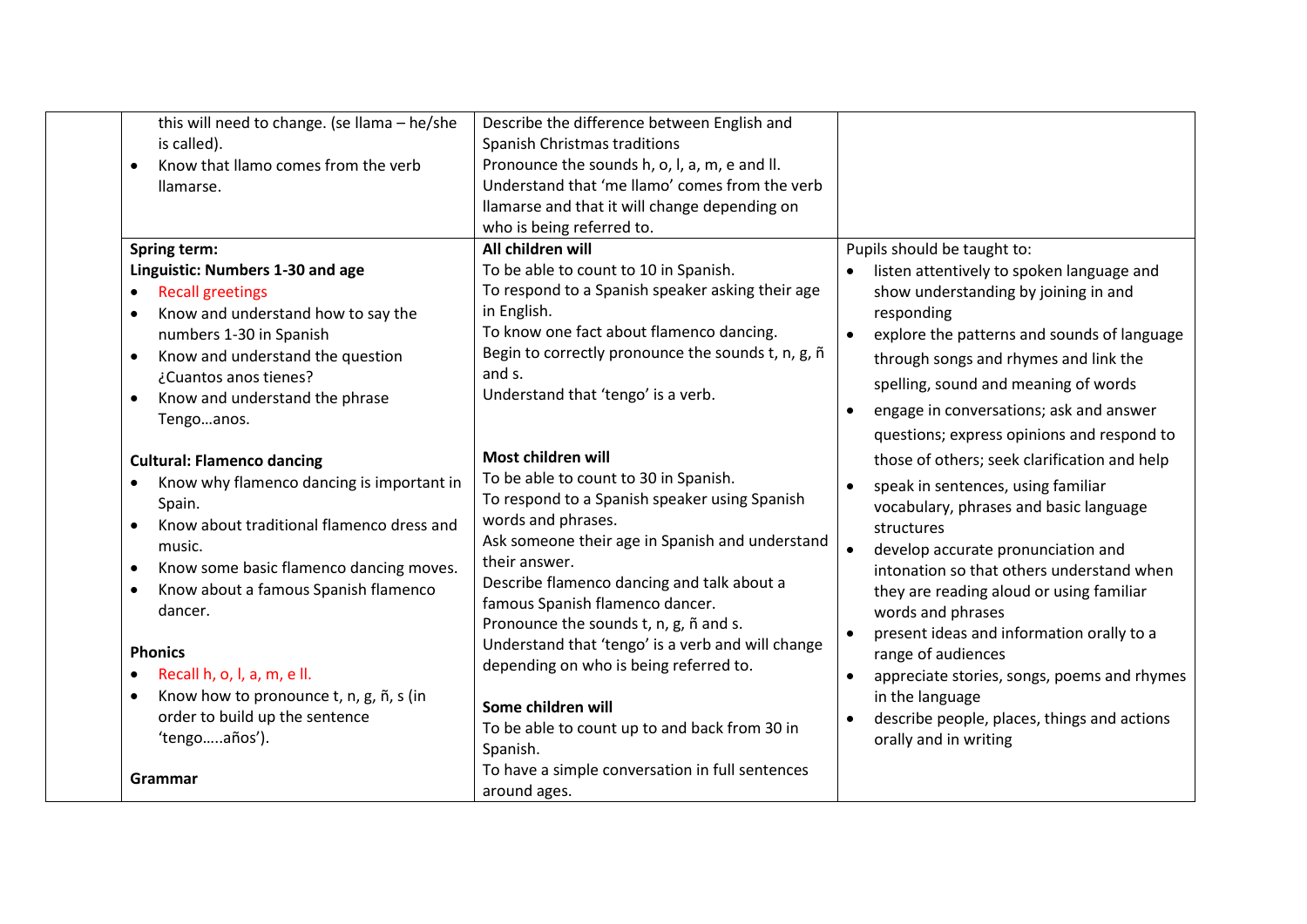| Know and understand that verbs change in<br>$\bullet$<br>Spanish depending on who you are<br>referring to.<br>Know and understand that 'tengo ocho<br>$\bullet$<br>años' means I have eight years. Know that<br>this is different to how we say our age in<br>English.<br>Know that tengo comes from the verb tener<br>$\bullet$<br>and will change depending on who is being<br>referred to. | Be able to tell you someone else's age.<br>Describe and explain flamenco dancing and its<br>importance.<br>Pronounce the sounds t, n, g, ñ and s.<br>Understand that 'tengo' comes from the verb<br>tener and that it will change depending on who is<br>being referred to. |                                                                                              |
|-----------------------------------------------------------------------------------------------------------------------------------------------------------------------------------------------------------------------------------------------------------------------------------------------------------------------------------------------------------------------------------------------|-----------------------------------------------------------------------------------------------------------------------------------------------------------------------------------------------------------------------------------------------------------------------------|----------------------------------------------------------------------------------------------|
| <b>Summer term:</b>                                                                                                                                                                                                                                                                                                                                                                           | All children will                                                                                                                                                                                                                                                           | Pupils should be taught to:                                                                  |
| <b>Linguistic: Feelings</b>                                                                                                                                                                                                                                                                                                                                                                   | To respond to a Spanish speaker asking how they                                                                                                                                                                                                                             | listen attentively to spoken language and<br>$\bullet$                                       |
| <b>Recall greetings</b><br>$\bullet$                                                                                                                                                                                                                                                                                                                                                          | feel in English.                                                                                                                                                                                                                                                            | show understanding by joining in and                                                         |
| Know and understand the phrase ¿que tal?<br>$\bullet$                                                                                                                                                                                                                                                                                                                                         | To know one fact about a famous Spanish tennis                                                                                                                                                                                                                              | responding                                                                                   |
| Know and understand how to say how they<br>$\bullet$                                                                                                                                                                                                                                                                                                                                          | player.                                                                                                                                                                                                                                                                     | speak in sentences, using familiar                                                           |
| are feeling (estoyfeliz, mal, estupendo,                                                                                                                                                                                                                                                                                                                                                      | Begin to correctly pronounce the sounds y, q, u, f,                                                                                                                                                                                                                         | vocabulary, phrases and basic language                                                       |
| bien)                                                                                                                                                                                                                                                                                                                                                                                         | i, z and b.<br>Understand that 'estoy' is a verb.                                                                                                                                                                                                                           | structures                                                                                   |
|                                                                                                                                                                                                                                                                                                                                                                                               |                                                                                                                                                                                                                                                                             | develop accurate pronunciation and<br>$\bullet$<br>intonation so that others understand when |
| Cultural: Rafael Nadal - tennis player<br>Know about a famous Spanish tennis player                                                                                                                                                                                                                                                                                                           | Most children will                                                                                                                                                                                                                                                          | they are reading aloud or using familiar                                                     |
| and his achievements.                                                                                                                                                                                                                                                                                                                                                                         | Ask someone a question and understand their                                                                                                                                                                                                                                 | words and phrases                                                                            |
|                                                                                                                                                                                                                                                                                                                                                                                               | answer e.g how they are feeling                                                                                                                                                                                                                                             | present ideas and information orally to a<br>$\bullet$                                       |
| <b>Phonics</b>                                                                                                                                                                                                                                                                                                                                                                                | To share facts about a famous Spanish tennis                                                                                                                                                                                                                                | range of audiences                                                                           |
| Recall h, o, l, a, m, e, ll, t, n, g, ñ and s.                                                                                                                                                                                                                                                                                                                                                | player and their achievements.                                                                                                                                                                                                                                              | appreciate stories, songs, poems and rhymes                                                  |
| Know how to pronounce y, q, u, f, i, z and b<br>$\bullet$                                                                                                                                                                                                                                                                                                                                     | Pronounce the sounds y, q, u, f, i, z and b.                                                                                                                                                                                                                                | in the language                                                                              |
| (in order to build up the sentence estoy                                                                                                                                                                                                                                                                                                                                                      | Understand that 'estoy is a verb and will change                                                                                                                                                                                                                            | broaden their vocabulary and develop their<br>$\bullet$                                      |
| feliz/mal)                                                                                                                                                                                                                                                                                                                                                                                    | depending on who is being referred to.                                                                                                                                                                                                                                      | ability to understand new words that are                                                     |
|                                                                                                                                                                                                                                                                                                                                                                                               |                                                                                                                                                                                                                                                                             | introduced into familiar written material,                                                   |
| Grammar                                                                                                                                                                                                                                                                                                                                                                                       | Some children will                                                                                                                                                                                                                                                          | including through using a dictionary                                                         |
|                                                                                                                                                                                                                                                                                                                                                                                               | To have a simple conversation in full sentences                                                                                                                                                                                                                             | understand basic grammar appropriate to<br>$\bullet$                                         |
|                                                                                                                                                                                                                                                                                                                                                                                               | around feelings.                                                                                                                                                                                                                                                            | the language being studied, including (where                                                 |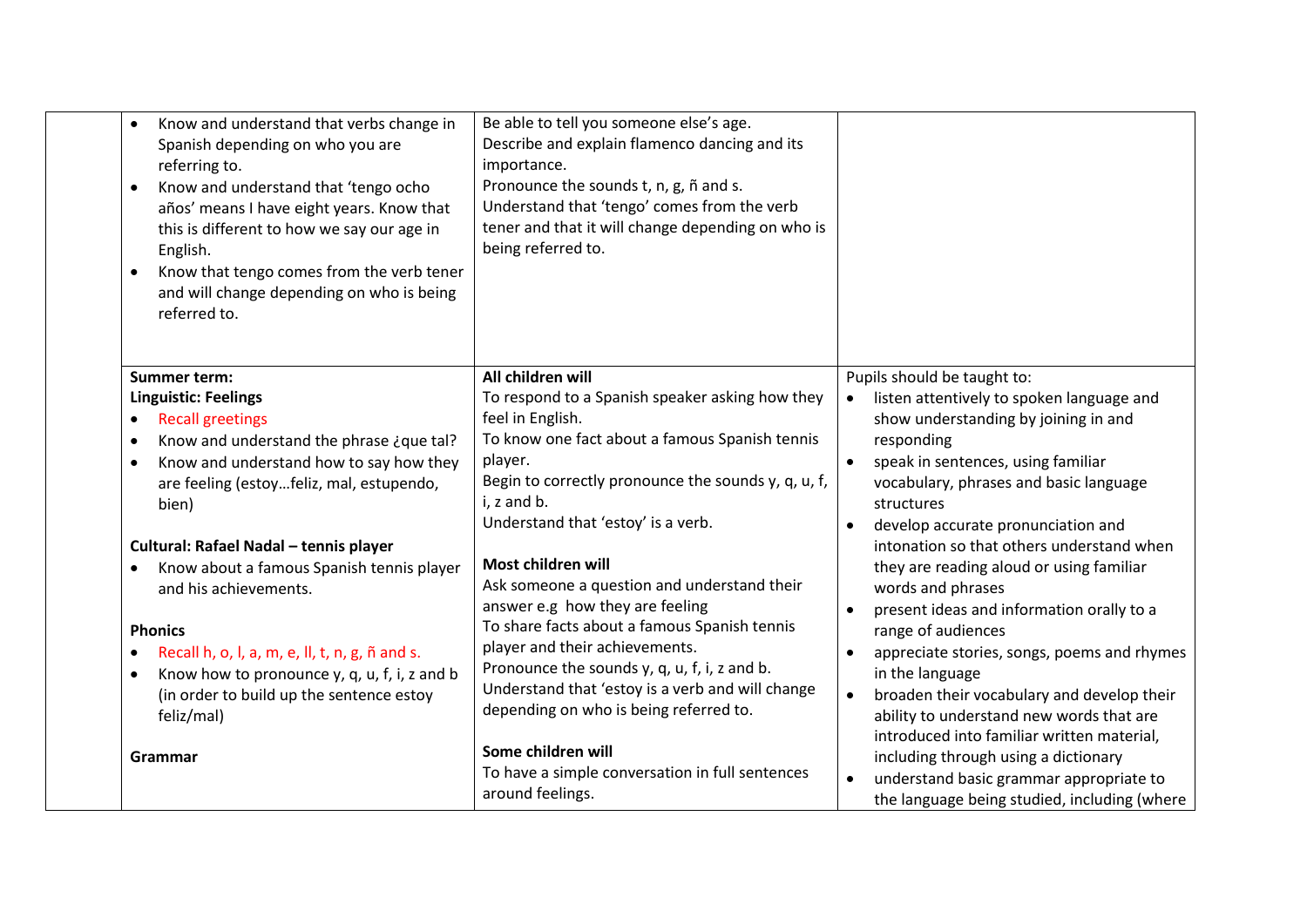|        | Know and understand that verbs change in<br>Spanish depending on who you are<br>referring to.<br>Know and understand that estoy means I<br>$\bullet$<br>am but to refer to someone else this will<br>need to change. (está - he/she is).<br>Know that estoy comes from the verb estar.<br>$\bullet$                                                                                                                                                    | Be able to tell you how someone else is feeling.<br>Describe and explain a famous Spanish tennis<br>players achievements.<br>Pronounce the sounds y, q, u, f, i, z and b.<br>Understand that 'estoy comes from the verb<br>'estar' and will change depending on who is being<br>referred to.                                                                                                                                                                 | relevant): feminine, masculine and neuter<br>forms and the conjugation of high-frequency<br>verbs; key features and patterns of the<br>language; how to apply these, for instance,<br>to build sentences; and how these differ<br>from or are similar to English.                                                                                                                                                                                                                                                           |
|--------|--------------------------------------------------------------------------------------------------------------------------------------------------------------------------------------------------------------------------------------------------------------------------------------------------------------------------------------------------------------------------------------------------------------------------------------------------------|--------------------------------------------------------------------------------------------------------------------------------------------------------------------------------------------------------------------------------------------------------------------------------------------------------------------------------------------------------------------------------------------------------------------------------------------------------------|-----------------------------------------------------------------------------------------------------------------------------------------------------------------------------------------------------------------------------------------------------------------------------------------------------------------------------------------------------------------------------------------------------------------------------------------------------------------------------------------------------------------------------|
| Year 4 | Autumn term:                                                                                                                                                                                                                                                                                                                                                                                                                                           | All children will                                                                                                                                                                                                                                                                                                                                                                                                                                            | Pupils should be taught to:                                                                                                                                                                                                                                                                                                                                                                                                                                                                                                 |
|        | Linguistic: Basic greeting/conversation/feelings<br>Know and understand the greetings hola,<br>Buenos dias, Buenos tardes, Buenos noches,<br>adios, hasta Iluego.<br>Know and understand the phrase ¿Como te<br>llamas?<br>Know and understand the phrase me llamo.<br>$\bullet$<br>Know and understand the phrase ¿que tal?<br>$\bullet$<br>Know and understand how to say how they<br>$\bullet$<br>are feeling (estoyfeliz, mal, estupendo,<br>bien) | To respond to a Spanish speaker in English e.g.<br>tell someone their name after hearing the<br>question 'como te llamas?'<br>Greet someone in Spanish by saying hello<br>To respond to a Spanish speaker asking how they<br>feel in English.<br>Know where Madrid is on a map of Spain.<br>Begin to correctly pronounce the sounds h, o, l, a,<br>m, e, ll, y, q, u, f, i, z and b.<br>Understand that 'llamo' and 'estoy' are verbs.<br>Most children will | listen attentively to spoken language and<br>$\bullet$<br>show understanding by joining in and<br>responding<br>explore the patterns and sounds of language<br>$\bullet$<br>through songs and rhymes and link the<br>spelling, sound and meaning of words<br>engage in conversations; ask and answer<br>$\bullet$<br>questions; express opinions and respond to<br>those of others; seek clarification and help*<br>speak in sentences, using familiar<br>$\bullet$<br>vocabulary, phrases and basic language<br>structures |
|        | <b>Cultural: Madrid</b>                                                                                                                                                                                                                                                                                                                                                                                                                                | Respond to a Spanish speaker using Spanish                                                                                                                                                                                                                                                                                                                                                                                                                   | develop accurate pronunciation and<br>$\bullet$                                                                                                                                                                                                                                                                                                                                                                                                                                                                             |
|        | Know where Madrid is on a map of Spain.<br>$\bullet$<br>Know facts about Madrid in order to<br>$\bullet$<br>compare with London.<br>Know and understand why people visit<br>٠<br>Madrid.                                                                                                                                                                                                                                                               | words and phrases.<br>Ask someone a question and understand their<br>answer e.g ask for their name<br>Ask someone a question and understand their<br>answer e.g how they are feeling<br>Describe one similarity and one difference                                                                                                                                                                                                                           | intonation so that others understand when<br>they are reading aloud or using familiar<br>words and phrases*<br>understand basic grammar appropriate to<br>the language being studied, including (where<br>relevant): feminine, masculine and neuter                                                                                                                                                                                                                                                                         |
|        | <b>Phonics</b>                                                                                                                                                                                                                                                                                                                                                                                                                                         | between Madrid and London.                                                                                                                                                                                                                                                                                                                                                                                                                                   | forms and the conjugation of high-frequency                                                                                                                                                                                                                                                                                                                                                                                                                                                                                 |
|        | Know how to pronounce h, o, l, a, m, e, ll (in<br>order to build up the sentence 'Hola me<br>llamo').                                                                                                                                                                                                                                                                                                                                                  | Pronounce the sounds h, o, l, a, m, e, ll, y, q, u, f,<br>i, z and b.                                                                                                                                                                                                                                                                                                                                                                                        | verbs; key features and patterns of the<br>language; how to apply these, for instance,                                                                                                                                                                                                                                                                                                                                                                                                                                      |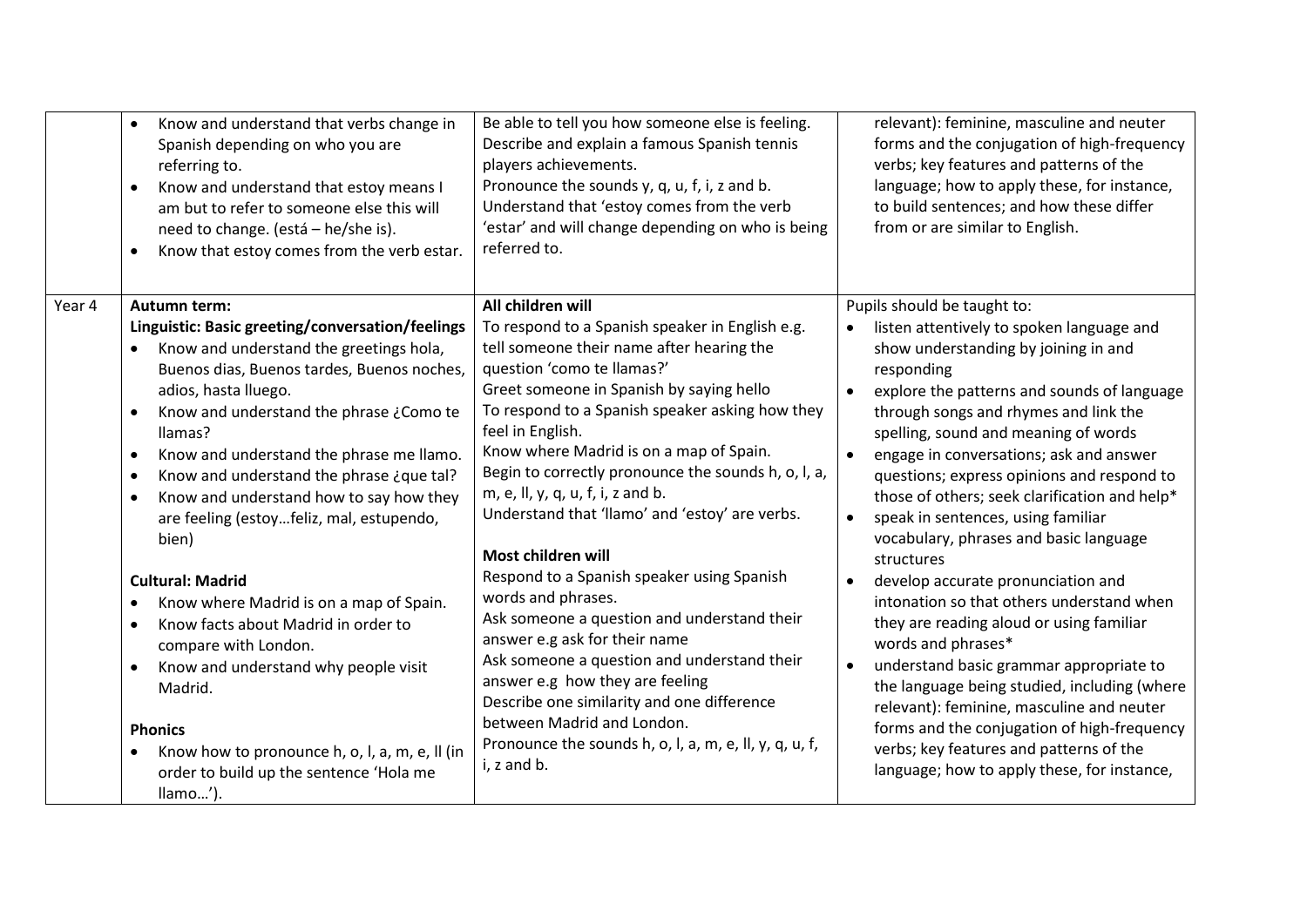| Know how to pronounce y, q, u, f, i, z and b<br>(in order to build up the sentence estoy<br>feliz/mal)                                                                                                                                                                                                                                                                                                                                                                                         | Understand that 'llamo' and 'estoy' are verbs and<br>will change depending on who is being referred<br>to.                                                                                                                                                                                                                                                                                                                          | to build sentences; and how these differ<br>from or are similar to English.                                                                                                                                                                                                                                                                                                                                  |
|------------------------------------------------------------------------------------------------------------------------------------------------------------------------------------------------------------------------------------------------------------------------------------------------------------------------------------------------------------------------------------------------------------------------------------------------------------------------------------------------|-------------------------------------------------------------------------------------------------------------------------------------------------------------------------------------------------------------------------------------------------------------------------------------------------------------------------------------------------------------------------------------------------------------------------------------|--------------------------------------------------------------------------------------------------------------------------------------------------------------------------------------------------------------------------------------------------------------------------------------------------------------------------------------------------------------------------------------------------------------|
| Grammar:<br>Know and understand that verbs change in<br>Spanish depending on who you are<br>referring to.<br>Know and understand that me Ilamo means<br>My name is but to refer to someone else<br>this will need to change. (se llama - he/she<br>is called).<br>Know that Ilamo comes from the verb<br>llamarse.<br>Know and understand that estoy means I<br>am but to refer to someone else this will<br>need to change. (está - he/she is).<br>Know that estoy comes from the verb estar. | Some children will<br>Have a simple conversation in Spanish using full<br>sentences.<br>Be able to tell you someone else's name<br>Explain and describe why people visit Madrid.<br>Pronounce the sounds h, o, l, a, m, e, ll, y, q, u, f,<br>i, z and b.<br>Understand that 'llamo' come from the verb<br>'llamerse' and 'estoy' come from the verb 'estar'<br>and that they will change depending on who is<br>being referred to. |                                                                                                                                                                                                                                                                                                                                                                                                              |
| Spring term:                                                                                                                                                                                                                                                                                                                                                                                                                                                                                   | All children will                                                                                                                                                                                                                                                                                                                                                                                                                   | Pupils should be taught to:                                                                                                                                                                                                                                                                                                                                                                                  |
| Linguistic: Numbers 1-30 and age                                                                                                                                                                                                                                                                                                                                                                                                                                                               | To be able to count to 10 in Spanish.                                                                                                                                                                                                                                                                                                                                                                                               | listen attentively to spoken language and<br>$\bullet$                                                                                                                                                                                                                                                                                                                                                       |
| <b>Recall greetings</b><br>$\bullet$<br>Know and understand how to say the<br>numbers 1-30 in Spanish<br>Know and understand the question<br>$\bullet$<br>¿Cuantos anos tienes?<br>Know and understand the phrase<br>Tengoanos.<br><b>Cultural: Easter in Spain</b><br>Know the traditions in Spain at Easter.                                                                                                                                                                                 | To respond to a Spanish speaker asking their age<br>in English.<br>To know one Spanish Easter tradition.<br>Begin to correctly pronounce the sounds t, n, g, ñ<br>and s.<br>Understand that 'tengo' is a verb.<br>Most children will<br>To be able to count to 30 in Spanish.<br>To respond to a Spanish speaker using Spanish                                                                                                      | show understanding by joining in and<br>responding<br>explore the patterns and sounds of language<br>through songs and rhymes and link the<br>spelling, sound and meaning of words<br>engage in conversations; ask and answer<br>questions; express opinions and respond to<br>those of others; seek clarification and help*<br>speak in sentences, using familiar<br>vocabulary, phrases and basic language |
|                                                                                                                                                                                                                                                                                                                                                                                                                                                                                                | words and phrases.                                                                                                                                                                                                                                                                                                                                                                                                                  | structures                                                                                                                                                                                                                                                                                                                                                                                                   |
| <b>Phonics</b><br>Recall h, o, l, a, m, e, ll, y, q, u, f, i, z and b.                                                                                                                                                                                                                                                                                                                                                                                                                         | Ask someone their age in Spanish and understand<br>their answer.                                                                                                                                                                                                                                                                                                                                                                    | develop accurate pronunciation and<br>intonation so that others understand when                                                                                                                                                                                                                                                                                                                              |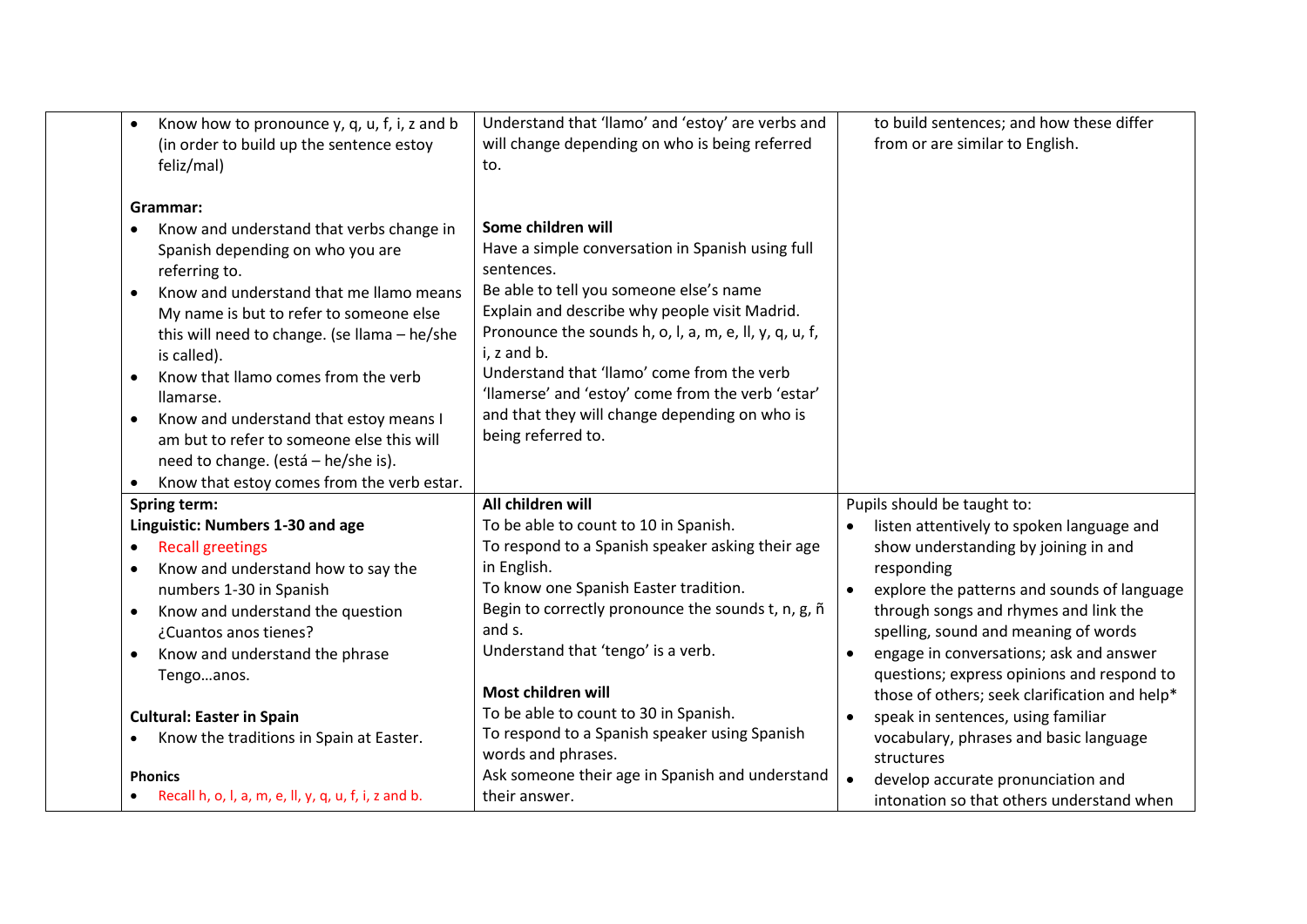| Know how to pronounce t, n, g, ñ, s (in<br>$\bullet$<br>order to build up the sentence<br>'tengoaños').<br>Grammar<br>Know and understand that verbs change in<br>$\bullet$<br>Spanish depending on who you are<br>referring to.<br>Know and understand that 'tengo ocho<br>$\bullet$<br>años' means I have eight years. Know that<br>this is different to how we say our age in<br>English.<br>Know that tengo comes from the verb tener<br>$\bullet$<br>and will change depending on who is being<br>referred to. | To be able to explain the Spanish traditions at<br>Easter.<br>Pronounce the sounds t, n, g, ñ and s.<br>Understand that 'tengo' is a verb and will change<br>depending on who is being referred to.<br>Some children will<br>To be able to count up to and back from 30 in<br>Spanish.<br>To have a simple conversation in full sentences<br>around ages.<br>Be able to tell you someone else's age.<br>To describe the similarities and differences<br>between Spanish and English Easter traditions.<br>Pronounce the sounds t, n, g, ñ and s.<br>Understand that 'tengo' comes from the verb<br>tener and that it will change depending on who is<br>being referred to. | they are reading aloud or using familiar<br>words and phrases*<br>read carefully and show understanding of<br>$\bullet$<br>words, phrases and simple writing<br>broaden their vocabulary and develop their<br>$\bullet$<br>ability to understand new words that are<br>introduced into familiar written material,<br>including through using a dictionary<br>write phrases from memory, and adapt<br>these to create new sentences, to express<br>ideas clearly<br>describe people, places, things and actions<br>orally* and in writing<br>understand basic grammar appropriate to<br>the language being studied, including (where<br>relevant): feminine, masculine and neuter<br>forms and the conjugation of high-frequency<br>verbs; key features and patterns of the<br>language; how to apply these, for instance,<br>to build sentences; and how these differ<br>from or are similar to English. |
|---------------------------------------------------------------------------------------------------------------------------------------------------------------------------------------------------------------------------------------------------------------------------------------------------------------------------------------------------------------------------------------------------------------------------------------------------------------------------------------------------------------------|----------------------------------------------------------------------------------------------------------------------------------------------------------------------------------------------------------------------------------------------------------------------------------------------------------------------------------------------------------------------------------------------------------------------------------------------------------------------------------------------------------------------------------------------------------------------------------------------------------------------------------------------------------------------------|----------------------------------------------------------------------------------------------------------------------------------------------------------------------------------------------------------------------------------------------------------------------------------------------------------------------------------------------------------------------------------------------------------------------------------------------------------------------------------------------------------------------------------------------------------------------------------------------------------------------------------------------------------------------------------------------------------------------------------------------------------------------------------------------------------------------------------------------------------------------------------------------------------|
| <b>Summer term:</b><br>Linguistic: Days of the week and months of the<br>year, My birthday<br><b>Recall number 1-30.</b><br>$\bullet$<br>Know and understand the days of the week<br>$\bullet$<br>- lunes, martes, miercoles, jueves, Viernes,<br>sabado, domingo.<br>Know and understand the phrases: Hoy es<br>$\bullet$<br>(Today is) Los dias de la semana (The days<br>of the week).<br>Know and understand the months of the<br>year - enero, febrero, marzo, abril, mayo,                                    | All children will<br>To respond to a Spanish speaker in English by<br>translating the days of the week.<br>To be able to say what the day/month is in<br>English after being asked in Spanish.<br>To say when own birthday is in English after being<br>asked in Spanish.<br>To be able to say what bull fighting is and talk<br>about a famous Spanish bull fighter.<br>Begin to correctly pronounce the sounds c, ch, d,<br>j, $k$ , $p$ , $r$ , $rr$ , $v$ , $w$ and $x$ .                                                                                                                                                                                              | Pupils should be taught to:<br>listen attentively to spoken language and<br>show understanding by joining in and<br>responding<br>explore the patterns and sounds of language<br>through songs and rhymes and link the<br>spelling, sound and meaning of words<br>engage in conversations; ask and answer<br>$\bullet$<br>questions; express opinions and respond to<br>those of others; seek clarification and help*                                                                                                                                                                                                                                                                                                                                                                                                                                                                                    |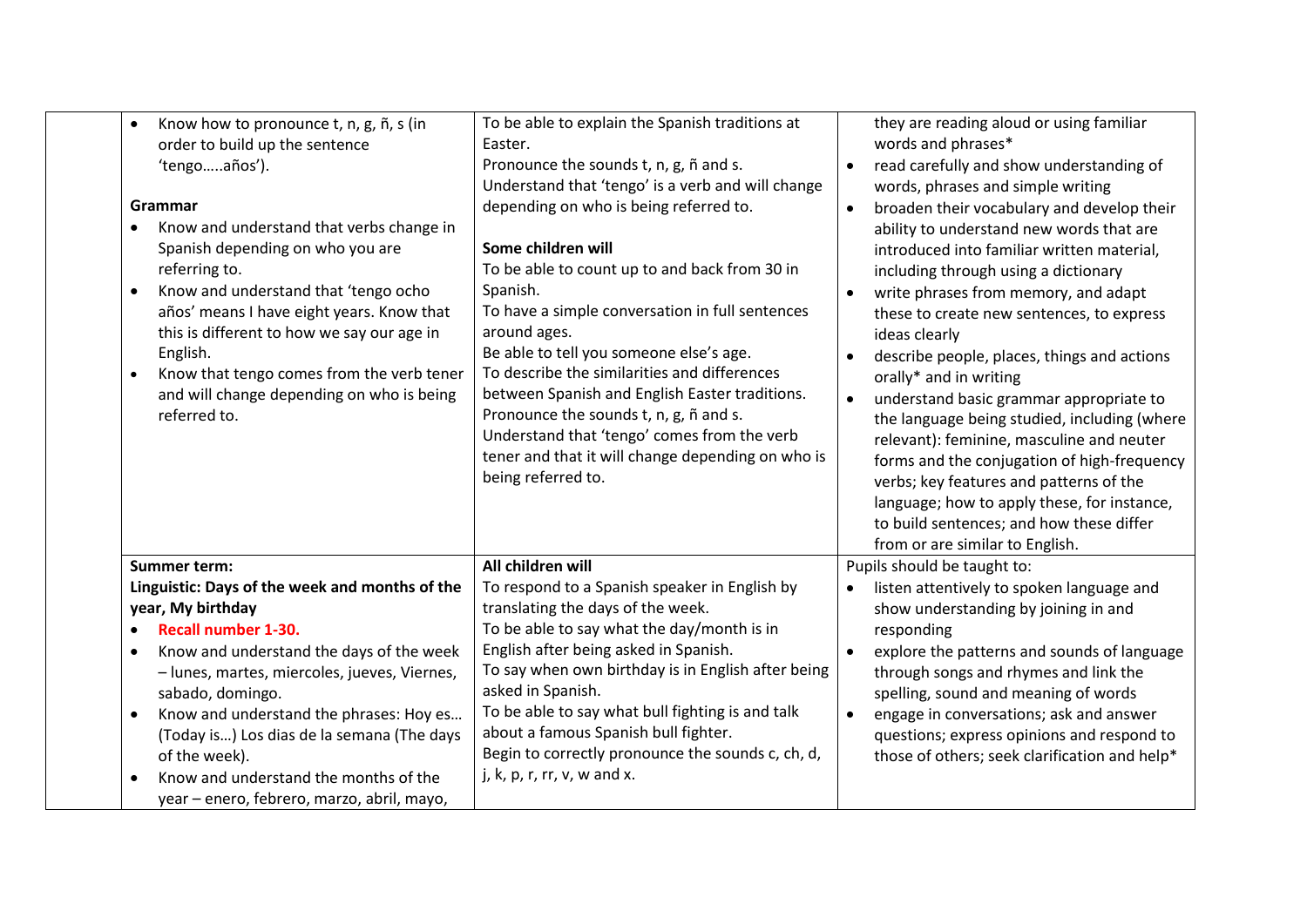| junio, julio, Agosto, septiembre, octubre,                   | Explain that days and months do not need capital              | speak in sentences, using familiar<br>$\bullet$                       |
|--------------------------------------------------------------|---------------------------------------------------------------|-----------------------------------------------------------------------|
| noviembre, diciembre.                                        | letters in Spanish.                                           | vocabulary, phrases and basic language                                |
| Know and understand the phrase: Los<br>$\bullet$             |                                                               | structures                                                            |
| meses del ano (The months of the year).                      |                                                               | develop accurate pronunciation and<br>$\bullet$                       |
| Know and understand the question: Cuando<br>$\bullet$        | Most children will                                            | intonation so that others understand when                             |
| es tu cumpleanos? (When is your birthday?)                   | To be able to say the days of the week in Spanish.            | they are reading aloud or using familiar                              |
| Know and understand the phrases: Mi<br>$\bullet$             | To be able to say what day it is today in Spanish.            | words and phrases*                                                    |
| cumpleanos es elde (My birthday is the                       | To know the majority of the months of the year in             | present ideas and information orally to a                             |
| of) Feliz cumpleanos! (Happy birthday)                       | Spanish.                                                      | range of audiences*                                                   |
|                                                              | To be able to say when their birthday is in                   | read carefully and show understanding of                              |
| Cultural: Famous matador - Manolete, Bull                    | Spanish.                                                      | words, phrases and simple writing                                     |
| fighting (including running of the bulls,                    | To be able to describe bull fighting and talk about           | write phrases from memory, and adapt                                  |
| Pamploma)                                                    | the running of the bulls in Pamploma.                         | these to create new sentences, to express                             |
| Know about a famous matador and his<br>achievements.         | Pronounce the sounds c, ch, d, j, k, p, r, rr, v, w<br>and x. | ideas clearly<br>understand basic grammar appropriate to<br>$\bullet$ |
| Know what bull fighting is and why some<br>$\bullet$         | Explain once difference between how Spanish                   | the language being studied, including (where                          |
| regions of Spain have bull fighting.                         | and English write the date.                                   | relevant): feminine, masculine and neuter                             |
| Know about the running of the bulls in<br>$\bullet$          |                                                               | forms and the conjugation of high-frequency                           |
| Pamploma.                                                    |                                                               | verbs; key features and patterns of the                               |
|                                                              |                                                               | language; how to apply these, for instance,                           |
| <b>Phonics</b>                                               | Some children will                                            | to build sentences; and how these differ                              |
| Recall h, o, l, a, m, e, ll, y, q, u, f, i, z, b, t, n, g, ñ | To be able to say the days of the week and the                | from or are similar to English.                                       |
| and s.                                                       | months of the year in Spanish.                                |                                                                       |
| Know how to pronounce c, ch, d, j, k, p, r, rr,<br>٠         | To be able to say todays date in Spanish.                     |                                                                       |
| v, w and x.                                                  | To be able to say when their birthday is in                   |                                                                       |
|                                                              | Spanish and ask someone else when their                       |                                                                       |
| Grammar                                                      | birthday is.                                                  |                                                                       |
| Know that days and months in Spanish do                      | To be able to describe the reasons for and against            |                                                                       |
| not have a capital letter                                    | bull fighting and talk about the running of the               |                                                                       |
| Know how to write the date in Spanish<br>$\bullet$           | bulls in Pamploma.                                            |                                                                       |
| using 'el' and 'de' (el siete de octubre).                   | Pronounce the sounds c, ch, d, j, k, p, r, rr, v, w           |                                                                       |
|                                                              | and x.                                                        |                                                                       |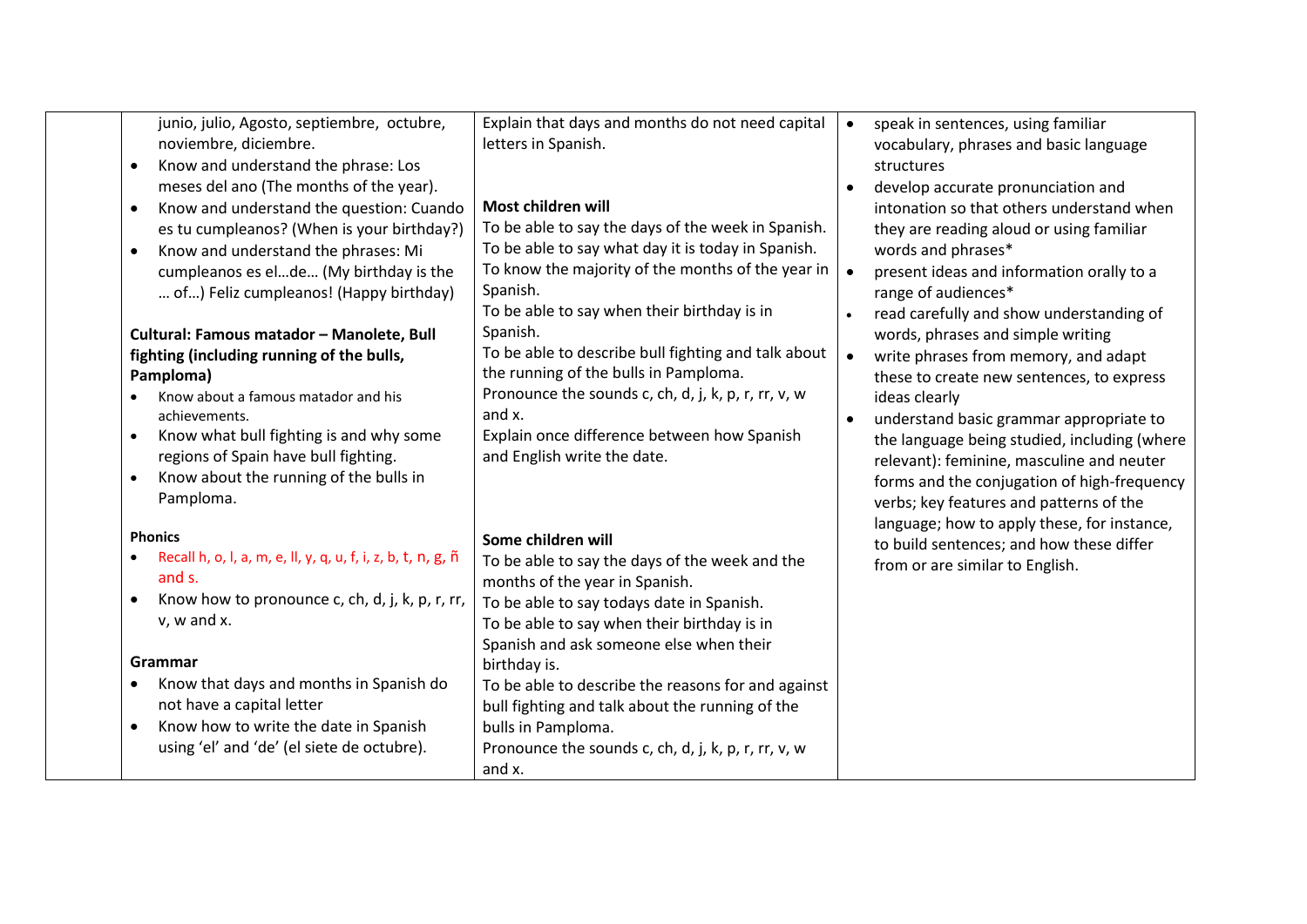| English write the date.<br>Year 5<br>All children will<br>Pupils should be taught to:<br>Autumn term:<br>To be able to translate Spanish foods into English<br>Linguistic: Food, ordering in a restaurant<br>listen attentively to spoken language and<br>$\bullet$<br>where hearing them.<br><b>Recall greetings</b><br>show understanding by joining in and<br>$\bullet$<br>To be able to answer the question te gusta? In<br>responding<br>Know and understand the following words<br>English.<br>in Spanish: La fruta, Una pera, Una<br>explore the patterns and sounds of language<br>$\bullet$<br>To be able to answer the question que desea? In<br>through songs and rhymes and link the<br>manzana, Un tomate, La naranja, La<br>English.<br>verdure, La leche, Un huevo, Una sopa, una<br>spelling, sound and meaning of words<br>To be able to name a few traditional Spanish<br>hamburguesa, La carne, Un queso, El<br>engage in conversations; ask and answer<br>$\bullet$<br>foods and compare with own food.<br>almuerzo, Una papa, El azúcar, El té, Una<br>questions; express opinions and respond to<br>To be able to name a famous Spanish chef.<br>caramel, Una galleta salada, Una pizza, Una<br>those of others; seek clarification and help*<br>To be able to say why words have accents in<br>uva, Una fresa, Un plátano, El melon, Un<br>speak in sentences, using familiar<br>$\bullet$<br>Spanish.<br>jugo, Un ensalada, El arroz, Un pastel, Un<br>vocabulary, phrases and basic language<br>Understand that 'me gusta' and 'quiero' are<br>café, Un pan, Una mantequilla, El desayuno,<br>structures<br>verbs.<br>La cena, La sal, La pimiento, Una crema,<br>develop accurate pronunciation and<br>$\bullet$<br>Una galleta, Un donut.<br>intonation so that others understand when<br>Most children will<br>Know and understand the following phrases<br>they are reading aloud or using familiar<br>$\bullet$<br>To be able to say the majority of the Spanish food<br>in Spanish: Me gusta/n, no me gusta/n, que<br>words and phrases*<br>words and phrases.<br>desea?, algo mas?, vale, si, quisiera, la<br>present ideas and information orally to a<br>$\bullet$<br>To be able to answer the questions te gusta? and<br>cuenta por favour.<br>range of audiences*<br>que desea? in Spanish.<br>read carefully and show understanding of<br>$\bullet$<br>To be able to name some traditional Spanish<br><b>Cultural: Spanish chef Jose Andrés</b><br>words, phrases and simple writing<br>foods and compare with English foods.<br>Know some of the achievements of Spanish<br>write phrases from memory, and adapt<br>To be able to describe the achievements of a<br>chef Jose Andres.<br>these to create new sentences, to express<br>famous Spanish chef.<br>Know some of his recipes and compare with<br>$\bullet$<br>ideas clearly<br>To be able to say words with accents by stressing<br>English recipes.<br>$\bullet$<br>understand basic grammar appropriate to<br>the accented letter/syllable.<br><b>Phonics</b><br>Understand that 'me gusta' and 'quiero' are verbs<br>relevant): feminine, masculine and neuter<br>that will change depending on who it is referring<br>Know what an accent over a letter in<br>Spanish means to the way you pronounce it<br>to.<br>verbs; key features and patterns of the |                       | Explain the differences between how Spanish and |                                                                                             |
|---------------------------------------------------------------------------------------------------------------------------------------------------------------------------------------------------------------------------------------------------------------------------------------------------------------------------------------------------------------------------------------------------------------------------------------------------------------------------------------------------------------------------------------------------------------------------------------------------------------------------------------------------------------------------------------------------------------------------------------------------------------------------------------------------------------------------------------------------------------------------------------------------------------------------------------------------------------------------------------------------------------------------------------------------------------------------------------------------------------------------------------------------------------------------------------------------------------------------------------------------------------------------------------------------------------------------------------------------------------------------------------------------------------------------------------------------------------------------------------------------------------------------------------------------------------------------------------------------------------------------------------------------------------------------------------------------------------------------------------------------------------------------------------------------------------------------------------------------------------------------------------------------------------------------------------------------------------------------------------------------------------------------------------------------------------------------------------------------------------------------------------------------------------------------------------------------------------------------------------------------------------------------------------------------------------------------------------------------------------------------------------------------------------------------------------------------------------------------------------------------------------------------------------------------------------------------------------------------------------------------------------------------------------------------------------------------------------------------------------------------------------------------------------------------------------------------------------------------------------------------------------------------------------------------------------------------------------------------------------------------------------------------------------------------------------------------------------------------------------------------------------------------------------------------------------------------------------------------------------------------------------------------------------------------------------------------------------------------------------|-----------------------|-------------------------------------------------|---------------------------------------------------------------------------------------------|
|                                                                                                                                                                                                                                                                                                                                                                                                                                                                                                                                                                                                                                                                                                                                                                                                                                                                                                                                                                                                                                                                                                                                                                                                                                                                                                                                                                                                                                                                                                                                                                                                                                                                                                                                                                                                                                                                                                                                                                                                                                                                                                                                                                                                                                                                                                                                                                                                                                                                                                                                                                                                                                                                                                                                                                                                                                                                                                                                                                                                                                                                                                                                                                                                                                                                                                                                                               |                       |                                                 |                                                                                             |
|                                                                                                                                                                                                                                                                                                                                                                                                                                                                                                                                                                                                                                                                                                                                                                                                                                                                                                                                                                                                                                                                                                                                                                                                                                                                                                                                                                                                                                                                                                                                                                                                                                                                                                                                                                                                                                                                                                                                                                                                                                                                                                                                                                                                                                                                                                                                                                                                                                                                                                                                                                                                                                                                                                                                                                                                                                                                                                                                                                                                                                                                                                                                                                                                                                                                                                                                                               |                       |                                                 |                                                                                             |
| language; how to apply these, for instance,                                                                                                                                                                                                                                                                                                                                                                                                                                                                                                                                                                                                                                                                                                                                                                                                                                                                                                                                                                                                                                                                                                                                                                                                                                                                                                                                                                                                                                                                                                                                                                                                                                                                                                                                                                                                                                                                                                                                                                                                                                                                                                                                                                                                                                                                                                                                                                                                                                                                                                                                                                                                                                                                                                                                                                                                                                                                                                                                                                                                                                                                                                                                                                                                                                                                                                                   | (e.g. á, é, í, ú, ó). |                                                 | the language being studied, including (where<br>forms and the conjugation of high-frequency |
|                                                                                                                                                                                                                                                                                                                                                                                                                                                                                                                                                                                                                                                                                                                                                                                                                                                                                                                                                                                                                                                                                                                                                                                                                                                                                                                                                                                                                                                                                                                                                                                                                                                                                                                                                                                                                                                                                                                                                                                                                                                                                                                                                                                                                                                                                                                                                                                                                                                                                                                                                                                                                                                                                                                                                                                                                                                                                                                                                                                                                                                                                                                                                                                                                                                                                                                                                               |                       |                                                 |                                                                                             |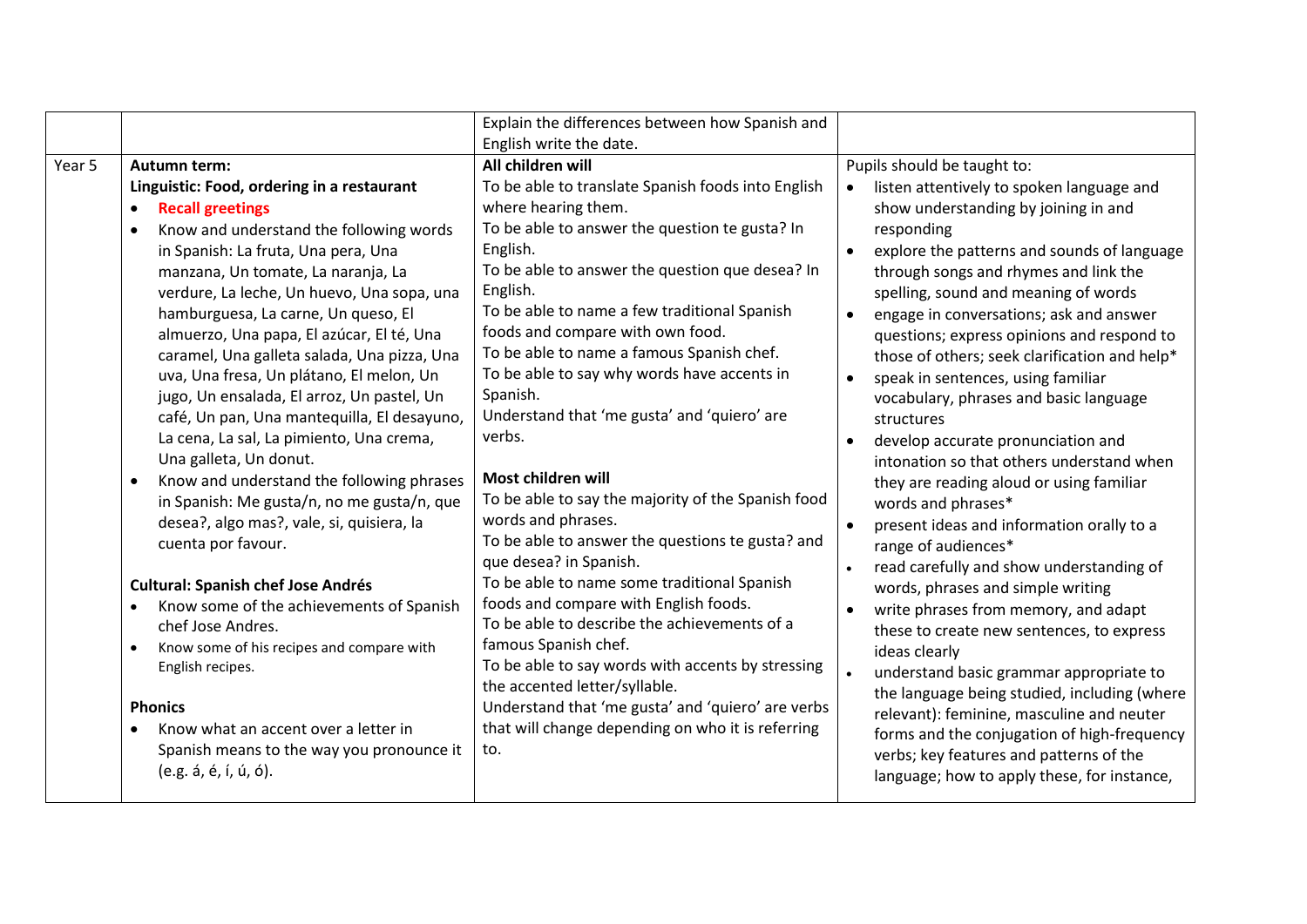| Grammar                                                                                                                                                                                                                                                                                                                                                                                                                                                                                                                                                                                                                                     | Some children will                                                                                                                                                                                                                                                                                                                                                                                                                                                                                                          | to build sentences; and how these differ                                                                                                                                                                                                                                                                                                                                                                                                                                                                                                                                                                       |
|---------------------------------------------------------------------------------------------------------------------------------------------------------------------------------------------------------------------------------------------------------------------------------------------------------------------------------------------------------------------------------------------------------------------------------------------------------------------------------------------------------------------------------------------------------------------------------------------------------------------------------------------|-----------------------------------------------------------------------------------------------------------------------------------------------------------------------------------------------------------------------------------------------------------------------------------------------------------------------------------------------------------------------------------------------------------------------------------------------------------------------------------------------------------------------------|----------------------------------------------------------------------------------------------------------------------------------------------------------------------------------------------------------------------------------------------------------------------------------------------------------------------------------------------------------------------------------------------------------------------------------------------------------------------------------------------------------------------------------------------------------------------------------------------------------------|
| Know and understand that verbs change in<br>Spanish depending on who you are<br>referring to.<br>Know and understand that me gusta means<br>$\bullet$<br>I like is but to refer to someone else this will<br>need to change. (le gusta - he/she likes).<br>Know that me gusta comes from the verb<br>$\bullet$<br>gustar.                                                                                                                                                                                                                                                                                                                   | To be able to say the all of the Spanish food<br>words and phrases.<br>To be able to ask and answer the questions ¿Qué<br>desea? and te gusta? in Spanish.<br>To be able to name and describe some traditional<br>Spanish foods and compare with English foods.<br>To be able to explain and describe the<br>achievements of a famous Spanish chef.                                                                                                                                                                         | from or are similar to English.                                                                                                                                                                                                                                                                                                                                                                                                                                                                                                                                                                                |
| Know and understand that quiero means I<br>$\bullet$<br>want but to refer to someone else this will<br>need to change. (quiere - he/she wants).<br>Know that quiero comes from the verb<br>$\bullet$<br>querer.                                                                                                                                                                                                                                                                                                                                                                                                                             | To be able to say words with accents by stressing<br>the accented letter/syllable and explain how this<br>is different to English.<br>Understand that 'me gusta' comes from the verb<br>'gustar' and 'quiero' comes from the verb<br>'querer' and that these will change depending on<br>who it is referring to.                                                                                                                                                                                                            |                                                                                                                                                                                                                                                                                                                                                                                                                                                                                                                                                                                                                |
| Spring term:                                                                                                                                                                                                                                                                                                                                                                                                                                                                                                                                                                                                                                | All children will                                                                                                                                                                                                                                                                                                                                                                                                                                                                                                           | Pupils should be taught to:                                                                                                                                                                                                                                                                                                                                                                                                                                                                                                                                                                                    |
| Linguistic: Pets and describing them<br>Know and understand the following words<br>in Spanish: un gata (cat), un perro (dog), un<br>pajaro (bird), un conejo (rabbit), un hamster<br>(hamster), una tortuga (tortoise), un pez<br>(fish), una cobaya (Guinea pig), un raton<br>(rat), un caballo (horse)<br>Know and understand the following<br>$\bullet$<br>describing words in Spanish: pequeno/a,<br>rapido/a, Viejo/a, lento/a, grande, joven,<br>colours (from year 4).<br>Know and understand the following phrases<br>$\bullet$<br>in Spanish: Mi mascota (my pet), Tengo (I<br>have), No tengo (I don't have), tienes<br>mascotas? | To be able to translate Spanish pets into English<br>where hearing them.<br>To be able to answer the question tienes<br>mascotas? In English.<br>To be able to name a famous Spanish<br>showjumper.<br>To give an example of a masculine word and a<br>feminine word in Spanish.<br>Most children will<br>To be able to say the majority of the Spanish pets<br>words and phrases.<br>To be able to answer the questions tienes<br>mascotas? in Spanish.<br>To be able to describe a pet using one adjective in<br>Spanish. | listen attentively to spoken language and<br>$\bullet$<br>show understanding by joining in and<br>responding<br>explore the patterns and sounds of language<br>$\bullet$<br>through songs and rhymes and link the<br>spelling, sound and meaning of words<br>engage in conversations; ask and answer<br>$\bullet$<br>questions; express opinions and respond to<br>those of others; seek clarification and help*<br>speak in sentences, using familiar<br>$\bullet$<br>vocabulary, phrases and basic language<br>structures<br>develop accurate pronunciation and<br>intonation so that others understand when |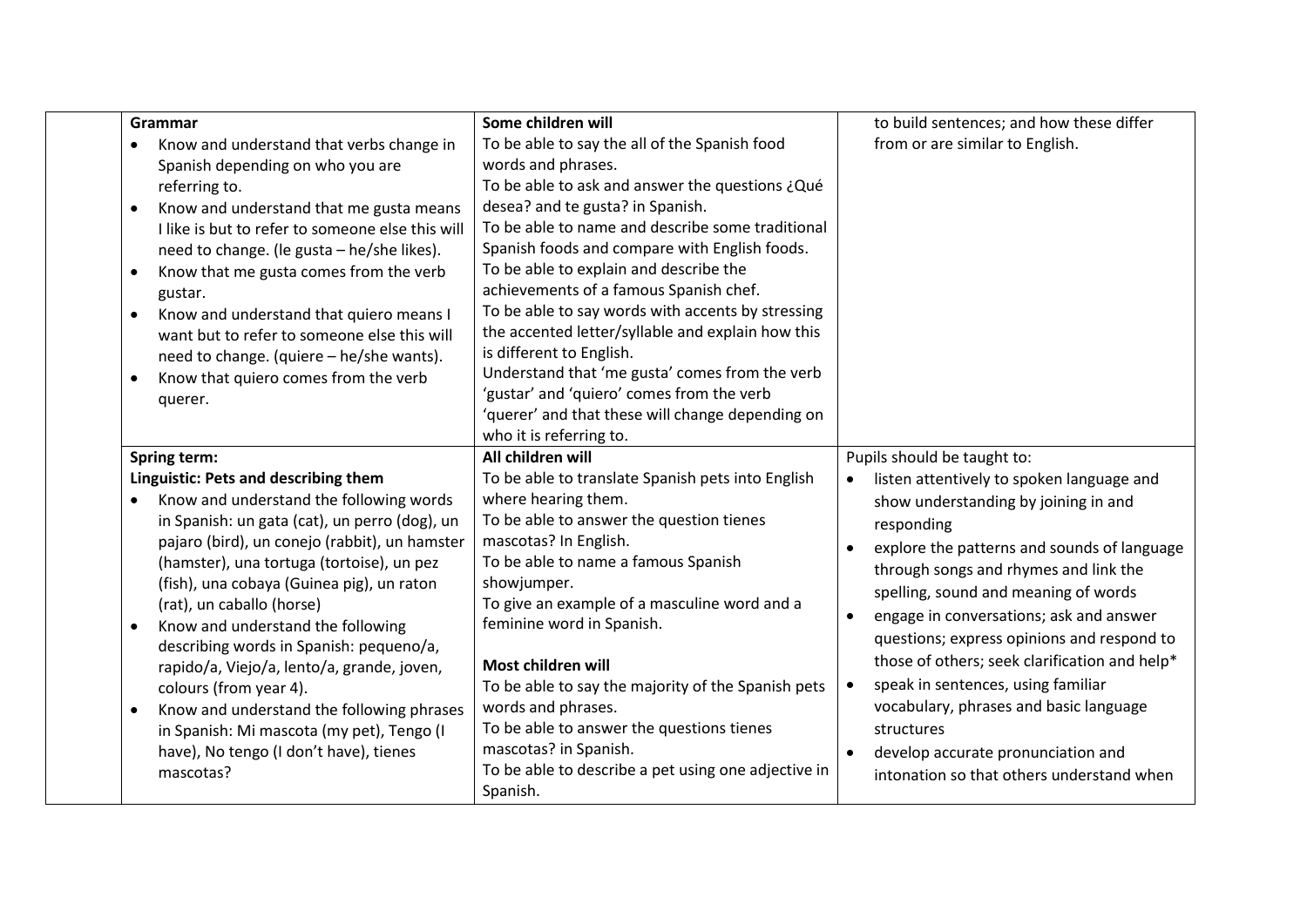| <b>Cultural: Beatriz Ferrer-Salat Serra de</b><br>$\bullet$<br>Migui - Show jumper<br>Know about a famous Spanish showjumper<br>and her achievements.<br><b>Phonics</b><br>Recall alphabet.<br>Grammar<br>Know and understand the difference<br>between masculine and feminine words in<br>Spanish.<br>Know and understand how to make nouns<br>$\bullet$<br>and adjectives agree.<br>Know and understand how to use masculine<br>and feminine versions of adjectives when<br>describing nouns.                                                                                                       | To be able to describe the achievements of a<br>famous Spanish showjumper.<br>To be able to use nouns and adjectives in the<br>correct order when describing a pet.<br>Some children will<br>To be able to say all of the Spanish pets words<br>and phrases.<br>To be able to ask and answer the questions tienes<br>mascotas? in Spanish.<br>To be able to describe a pet using more than one<br>adjective in Spanish.<br>To be able to explain and describe the<br>achievements of a famous Spanish showjumper.<br>To be able to use the correct form of an adjective<br>when describing a pet. | they are reading aloud or using familiar<br>words and phrases*<br>present ideas and information orally to a<br>$\bullet$<br>range of audiences*<br>read carefully and show understanding of<br>words, phrases and simple writing<br>write phrases from memory, and adapt<br>these to create new sentences, to express<br>ideas clearly<br>understand basic grammar appropriate to<br>$\bullet$<br>the language being studied, including (where<br>relevant): feminine, masculine and neuter<br>forms and the conjugation of high-frequency<br>verbs; key features and patterns of the<br>language; how to apply these, for instance,<br>to build sentences; and how these differ<br>from or are similar to English. |
|-------------------------------------------------------------------------------------------------------------------------------------------------------------------------------------------------------------------------------------------------------------------------------------------------------------------------------------------------------------------------------------------------------------------------------------------------------------------------------------------------------------------------------------------------------------------------------------------------------|---------------------------------------------------------------------------------------------------------------------------------------------------------------------------------------------------------------------------------------------------------------------------------------------------------------------------------------------------------------------------------------------------------------------------------------------------------------------------------------------------------------------------------------------------------------------------------------------------|---------------------------------------------------------------------------------------------------------------------------------------------------------------------------------------------------------------------------------------------------------------------------------------------------------------------------------------------------------------------------------------------------------------------------------------------------------------------------------------------------------------------------------------------------------------------------------------------------------------------------------------------------------------------------------------------------------------------|
| <b>Summer term:</b><br>Linguistic: Going on holiday (transport, clothes<br>to pack, where to stay, things to do)<br><b>Recall: greetings and feelings</b><br>Know and understand the following words<br>$\bullet$<br>in Spanish el avion (plane), el piloto (pilot),<br>la azafata (flight attendant - female), la<br>maleta (suitcase), el pasaporte (passport),<br>el barco (boat), el ferry (ferry), el hotel<br>(hotel), el mapa (map), la playa (beach), la<br>piscina (swimming pool), la isla (island), la<br>postal (postcard), la camara de fotos<br>(camera), el aeropuerto (airport), unos | All children will<br>To be able to give the English translation to words<br>spoken to them in Spanish.<br>Identify where Barcelona is on a map of Spain.<br>Identify plural and singular words in Spanish.<br>Most children will<br>To be able to respond to questions asked in<br>Spanish.<br>To be able to translate English words into<br>Spanish.<br>Describe one similarity and one difference<br>between Barcelona and London.                                                                                                                                                              | Pupils should be taught to:<br>listen attentively to spoken language and<br>$\bullet$<br>show understanding by joining in and<br>responding<br>develop accurate pronunciation and<br>$\bullet$<br>intonation so that others understand when<br>they are reading aloud or using familiar<br>words and phrases*<br>present ideas and information orally to a<br>range of audiences*<br>read carefully and show understanding of<br>words, phrases and simple writing                                                                                                                                                                                                                                                  |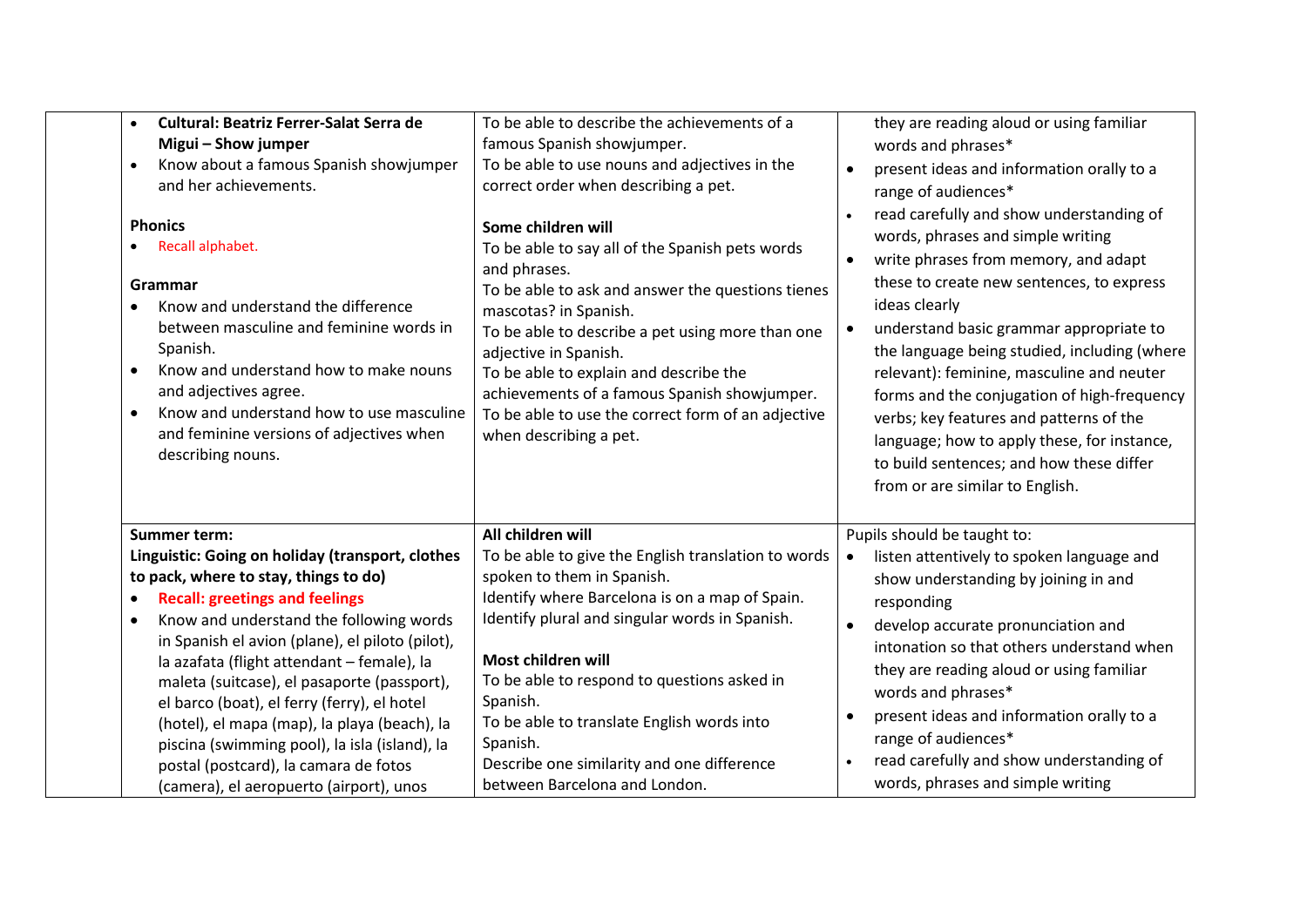|        | pantalones cortos (shorts), una camiseta de<br>interior (vest), un jersey (jumper), un<br>vestido (dress), la camisa (shirt), la camiseta<br>(t-shirt), la chaqueta (jacket), unos<br>pantalones (trousers), unos zapatos (shoes)<br><b>Cultural: Barcelona</b><br>Know where Barcelona is on a map of Spain.<br>٠<br>Know facts about Barcelona in order to<br>$\bullet$<br>compare with London.<br>Know and understand why people visit<br>٠<br>Barcelona.<br><b>Phonics</b><br>Recall alphabet.<br>Grammar<br>Know how to change words to plurals.                                                                                                         | To be able to change a word from the singular<br>form to the plural form in Spanish.<br>Some children will<br>To be able to speak in simple sentences in<br>Spanish using learnt vocabulary.<br>To be able to use a dictionary to translate most<br>words from Spanish to English.<br>Explain and describe why people visit Barcelona.<br>To be able to explain how to change singular<br>words to plural and vice versa in Spanish.                                                                                                                                                              | write phrases from memory, and adapt<br>$\bullet$<br>these to create new sentences, to express<br>ideas clearly<br>understand basic grammar appropriate to<br>the language being studied, including (where<br>relevant): feminine, masculine and neuter<br>forms and the conjugation of high-frequency<br>verbs; key features and patterns of the<br>language; how to apply these, for instance,<br>to build sentences; and how these differ<br>from or are similar to English.                                                               |
|--------|---------------------------------------------------------------------------------------------------------------------------------------------------------------------------------------------------------------------------------------------------------------------------------------------------------------------------------------------------------------------------------------------------------------------------------------------------------------------------------------------------------------------------------------------------------------------------------------------------------------------------------------------------------------|---------------------------------------------------------------------------------------------------------------------------------------------------------------------------------------------------------------------------------------------------------------------------------------------------------------------------------------------------------------------------------------------------------------------------------------------------------------------------------------------------------------------------------------------------------------------------------------------------|-----------------------------------------------------------------------------------------------------------------------------------------------------------------------------------------------------------------------------------------------------------------------------------------------------------------------------------------------------------------------------------------------------------------------------------------------------------------------------------------------------------------------------------------------|
| Year 6 | <b>Autumn term:</b><br>Linguistic: School (subjects, time)<br>Recall numbers, days of the week<br>٠<br>Know and understand the following Spanish<br>words and phrases: el arte, el frances, el<br>ingles, el espanol, el aleman, el arte<br>dramatico, la quimica, La física, La biología,<br>La educación física, La informática, La<br>religion, La geografía, La historia, La<br>tecnología, Las lenguas extranjeras<br>Modernas, Las matemáticas, Las ciencias,<br>Las ciencias de la tierra, te gusta?<br>Know and understand the following Spanish<br>٠<br>time words and phrases: en punto (o'clock),<br>y media (half past), y cuarto (quarter past), | All children will<br>To be able to translate Spanish subjects and times<br>into English where hearing them.<br>To be able to answer the questions ¿Te gusta?<br>and ¿Que hora es? in English.<br>To be able to name one similarity and one<br>difference between Spanish and English schools.<br>Most children will<br>To be able to say the majority of the Spanish<br>subject and time words and phrases.<br>To be able to answer the questions ¿Te gusta?<br>and ¿Que hora es? in Spanish.<br>To be able to describe one similarity and one<br>difference between Spanish and English schools. | Pupils should be taught to:<br>listen attentively to spoken language and<br>$\bullet$<br>show understanding by joining in and<br>responding<br>explore the patterns and sounds of language<br>through songs and rhymes and link the<br>spelling, sound and meaning of words<br>engage in conversations; ask and answer<br>$\bullet$<br>questions; express opinions and respond to<br>those of others; seek clarification and help*<br>speak in sentences, using familiar<br>$\bullet$<br>vocabulary, phrases and basic language<br>structures |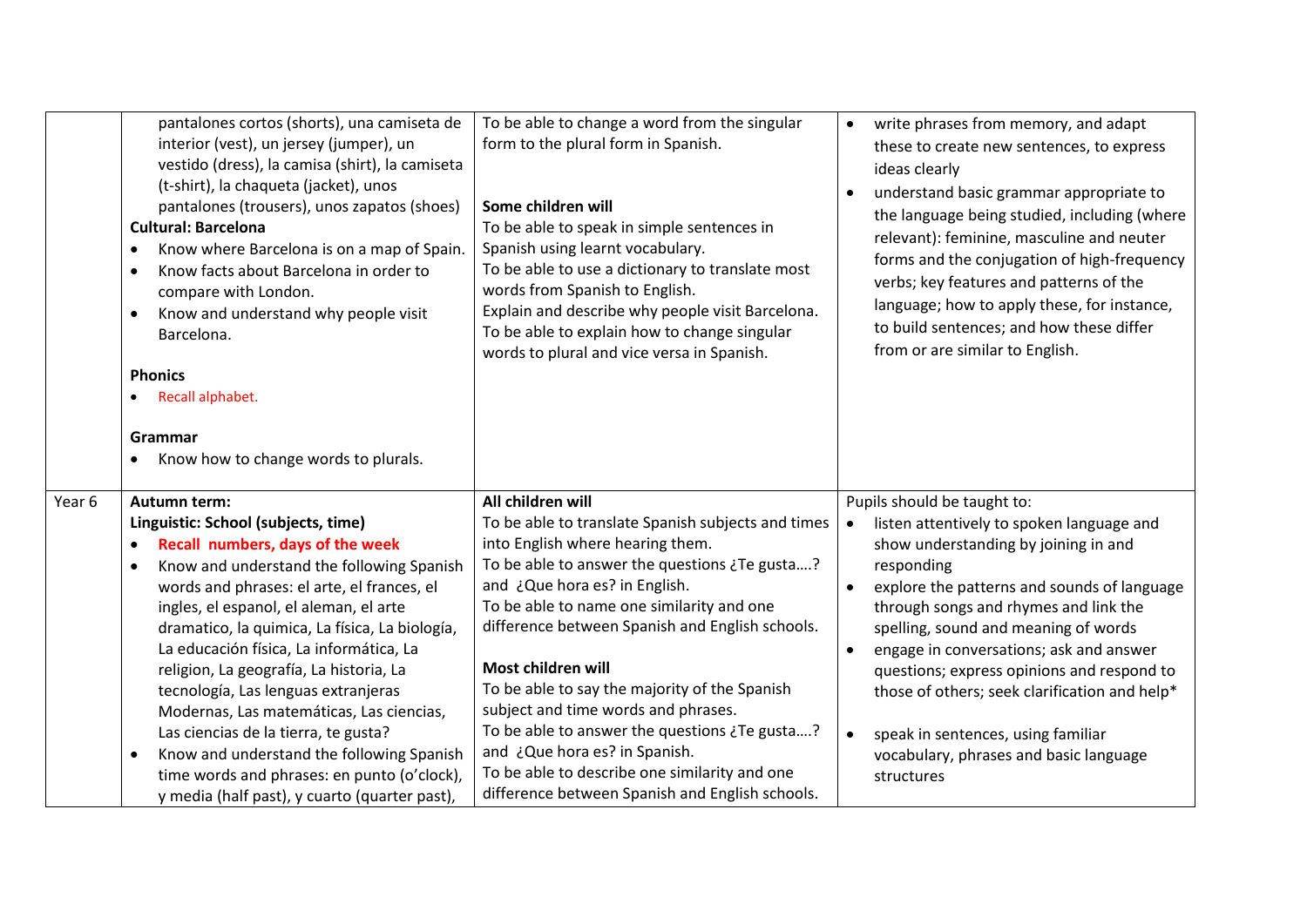| menos cuarto (quarter to), las una (one), las<br>dos (two), las tres (three), las cuatro (four),<br>las cinco (five), las seis (six), las siete<br>(seven), las ocho (eight), las nueve (nine),<br>las diez (ten), las once (eleven), las doce<br>(twelve), que hora es? (what time is it).<br>Cultural: Alonso - Racing car driver and/or<br>Andres Iniesta - football player<br>Know about the achievements of Alonso<br>$\bullet$<br>and/or Andres Iniesta.<br><b>Phonics</b><br>Recall alphabet.<br>Grammar<br>Know and understand that me gusta means<br>$\bullet$<br>I like is but to refer to someone else this will<br>need to change. (le gusta - he/she likes).<br>Know that me gusta comes from the verb<br>$\bullet$<br>gustar. | Some children will<br>To be able to say all of the Spanish subject and<br>time words and phrases.<br>To be able to ask and answer the questions ¿Te<br>gusta? and ¿Que hora es? in Spanish.<br>To be able to describe one similarity and one<br>difference between Spanish and English schools<br>and give own opinions. | develop accurate pronunciation and<br>$\bullet$<br>intonation so that others understand when<br>they are reading aloud or using familiar<br>words and phrases*<br>write phrases from memory, and adapt<br>$\bullet$<br>these to create new sentences, to express<br>ideas clearly<br>understand basic grammar appropriate to<br>$\bullet$<br>the language being studied, including (where<br>relevant): feminine, masculine and neuter<br>forms and the conjugation of high-frequency<br>verbs; key features and patterns of the<br>language; how to apply these, for instance,<br>to build sentences; and how these differ<br>from or are similar to English. |
|---------------------------------------------------------------------------------------------------------------------------------------------------------------------------------------------------------------------------------------------------------------------------------------------------------------------------------------------------------------------------------------------------------------------------------------------------------------------------------------------------------------------------------------------------------------------------------------------------------------------------------------------------------------------------------------------------------------------------------------------|--------------------------------------------------------------------------------------------------------------------------------------------------------------------------------------------------------------------------------------------------------------------------------------------------------------------------|----------------------------------------------------------------------------------------------------------------------------------------------------------------------------------------------------------------------------------------------------------------------------------------------------------------------------------------------------------------------------------------------------------------------------------------------------------------------------------------------------------------------------------------------------------------------------------------------------------------------------------------------------------------|
| <b>Spring term:</b><br><b>Cultural: Celebrating the new year in Spain</b><br><b>Recall other Spanish celebrations learnt</b><br>$\bullet$<br>about - Christmas<br>Know the Spanish traditions for celebrating<br>$\bullet$<br>the New Year in Spain.<br>Know the similarities and differences<br>$\bullet$<br>between English and Spanish traditions.<br><b>Cultural: La Tomatina</b>                                                                                                                                                                                                                                                                                                                                                       | All children will<br>To name one Spanish tradition at New year.<br>To be able to talk about the festival La Tomatina<br>is.<br>Most children will<br>To name a few Spanish traditions at New Year.<br>To be able to describe what the festival La<br>Tomatina is.                                                        | Pupils should be taught to:<br>describe people, places, things and actions<br>orally* and in writing                                                                                                                                                                                                                                                                                                                                                                                                                                                                                                                                                           |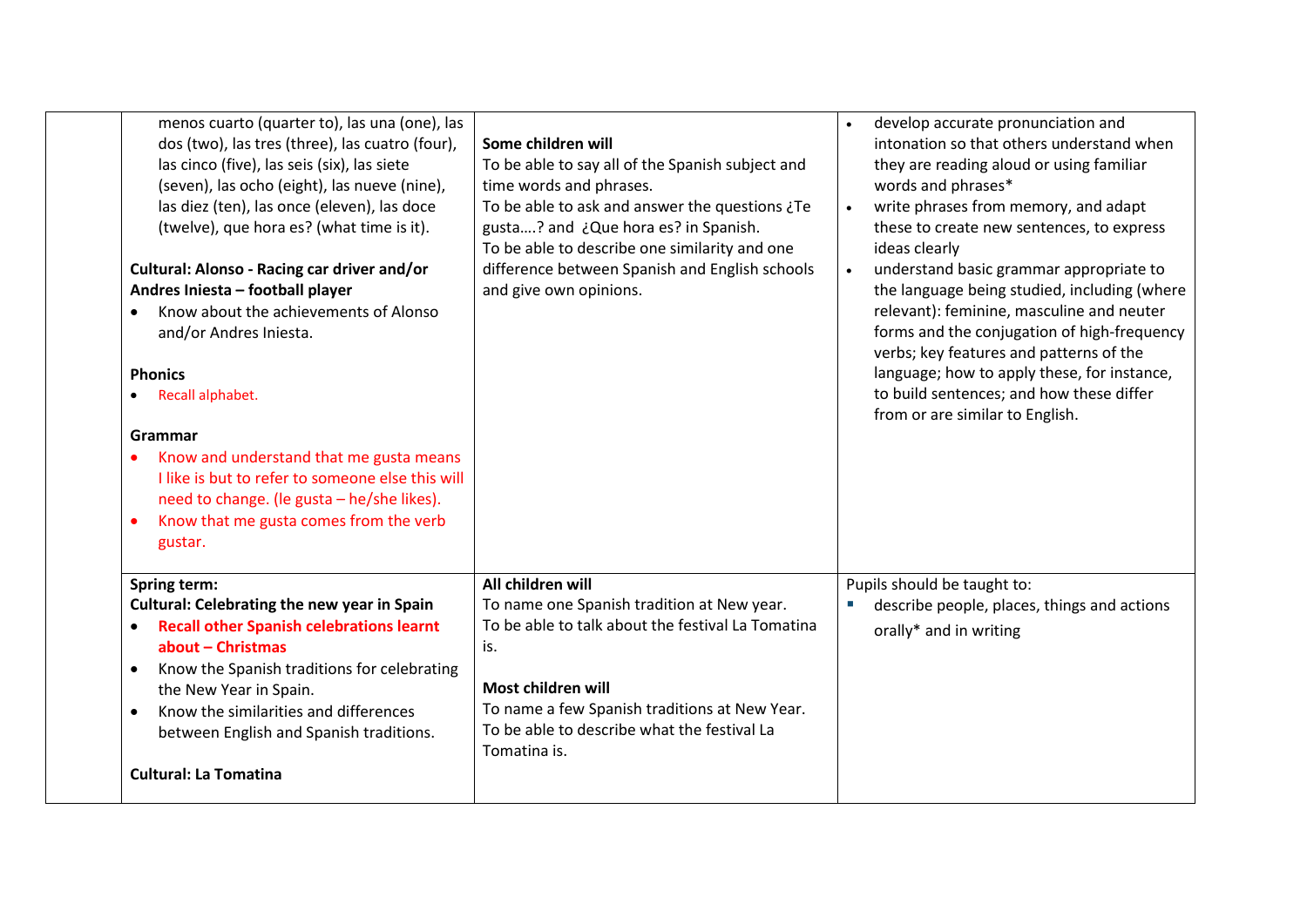| Know and understand the festival La<br>$\bullet$<br>Tomatina and why it is so popular with<br>tourists.<br><b>Phonics</b><br>Recall alphabet.                                                                                                                                                                                                                                                                                                                                                                                                                                                                                                                                                                                                                                                                                                                                                                                                                                                                                                                                                                | Some children will<br>To name a few Spanish traditions at New Year<br>and compare with English traditions.<br>To be able to describe what the festival La<br>Tomatina is and why it is so popular with tourists.                                                                                                                                                                                                                                                                                                                                                                                                                                                                                                                                                                                                                                       |                                                                                                                                                                                                                                                                                                                                                                                                                                                                                                                                                                                                                                                                                                                                                                                                                                                                                                                                                                                                                                               |
|--------------------------------------------------------------------------------------------------------------------------------------------------------------------------------------------------------------------------------------------------------------------------------------------------------------------------------------------------------------------------------------------------------------------------------------------------------------------------------------------------------------------------------------------------------------------------------------------------------------------------------------------------------------------------------------------------------------------------------------------------------------------------------------------------------------------------------------------------------------------------------------------------------------------------------------------------------------------------------------------------------------------------------------------------------------------------------------------------------------|--------------------------------------------------------------------------------------------------------------------------------------------------------------------------------------------------------------------------------------------------------------------------------------------------------------------------------------------------------------------------------------------------------------------------------------------------------------------------------------------------------------------------------------------------------------------------------------------------------------------------------------------------------------------------------------------------------------------------------------------------------------------------------------------------------------------------------------------------------|-----------------------------------------------------------------------------------------------------------------------------------------------------------------------------------------------------------------------------------------------------------------------------------------------------------------------------------------------------------------------------------------------------------------------------------------------------------------------------------------------------------------------------------------------------------------------------------------------------------------------------------------------------------------------------------------------------------------------------------------------------------------------------------------------------------------------------------------------------------------------------------------------------------------------------------------------------------------------------------------------------------------------------------------------|
| Summer term:<br>Linguistic: All about me - hobbies, my family,<br>my personality, my appearance<br>Recall greetings, introducing name, age,<br>birthday, pets, feelings, favourite food and<br>school subjects.<br>Know and understand the following Spanish<br>words and phrases linked to hobbies: la<br>fotografía, la cocina, los juegos de mesa, el<br>dibujo, los paseos, la música, la informática,<br>la lectura, el camping, el baile, Una cosa me<br>gusta, una cosa no me gusta.<br>Know and understand the following Spanish<br>$\bullet$<br>words and phrases linked to family: madre,<br>padre, hijo, hija, hermana, hermano, tia, tio,<br>prima, primo, sobrina, sobrino, abuleo,<br>abuela, padrastra, madrastra, esta es mi<br>familia.<br>Know and understand the following Spanish<br>words and phrases linked to personality:<br>alegre, amable, amistoso/a, antipatico/a,<br>carinoso/a, comprensivo/a, debil,<br>deportivo/a, egoista, formal, gracioso/a,<br>hablador/a, honrado/a, loco/a, Maduro/a,<br>maleducado/a, perezoso/a, rico/a, serio/a,<br>simpatico/a, triste, valiente. | All children will<br>To be able to translate Spanish words for<br>hobbies, family, personality and appearance into<br>English where hearing them.<br>To be able to say one hobby, one member of<br>family and one adjective to describe personality<br>and appearance in Spanish.<br>Most children will<br>To be able to say the majority of the Spanish<br>words for hobbies, family, personality and<br>appearance.<br>To be able to say one hobby, one member of<br>family and one adjective to describe personality<br>and appearance in Spanish in a sentence.<br>Some children will<br>To be able to say all of the Spanish words for<br>hobbies, family, personality and appearance.<br>To be able to describe myself using hobbies,<br>members of family and adjectives to describe<br>personality and appearance in Spanish in a<br>sentence. | Pupils should be taught to:<br>engage in conversations; ask and answer<br>questions; express opinions and respond to<br>those of others; seek clarification and help*<br>speak in sentences, using familiar<br>vocabulary, phrases and basic language<br>structures<br>develop accurate pronunciation and<br>intonation so that others understand when<br>they are reading aloud or using familiar<br>words and phrases*<br>present ideas and information orally to a<br>range of audiences*<br>read carefully and show understanding of<br>×.<br>words, phrases and simple writing<br>broaden their vocabulary and develop their<br>ability to understand new words that are<br>introduced into familiar written material,<br>including through using a dictionary<br>write phrases from memory, and adapt<br>these to create new sentences, to express<br>ideas clearly<br>describe people, places, things and actions<br>orally* and in writing<br>understand basic grammar appropriate to<br>the language being studied, including (where |